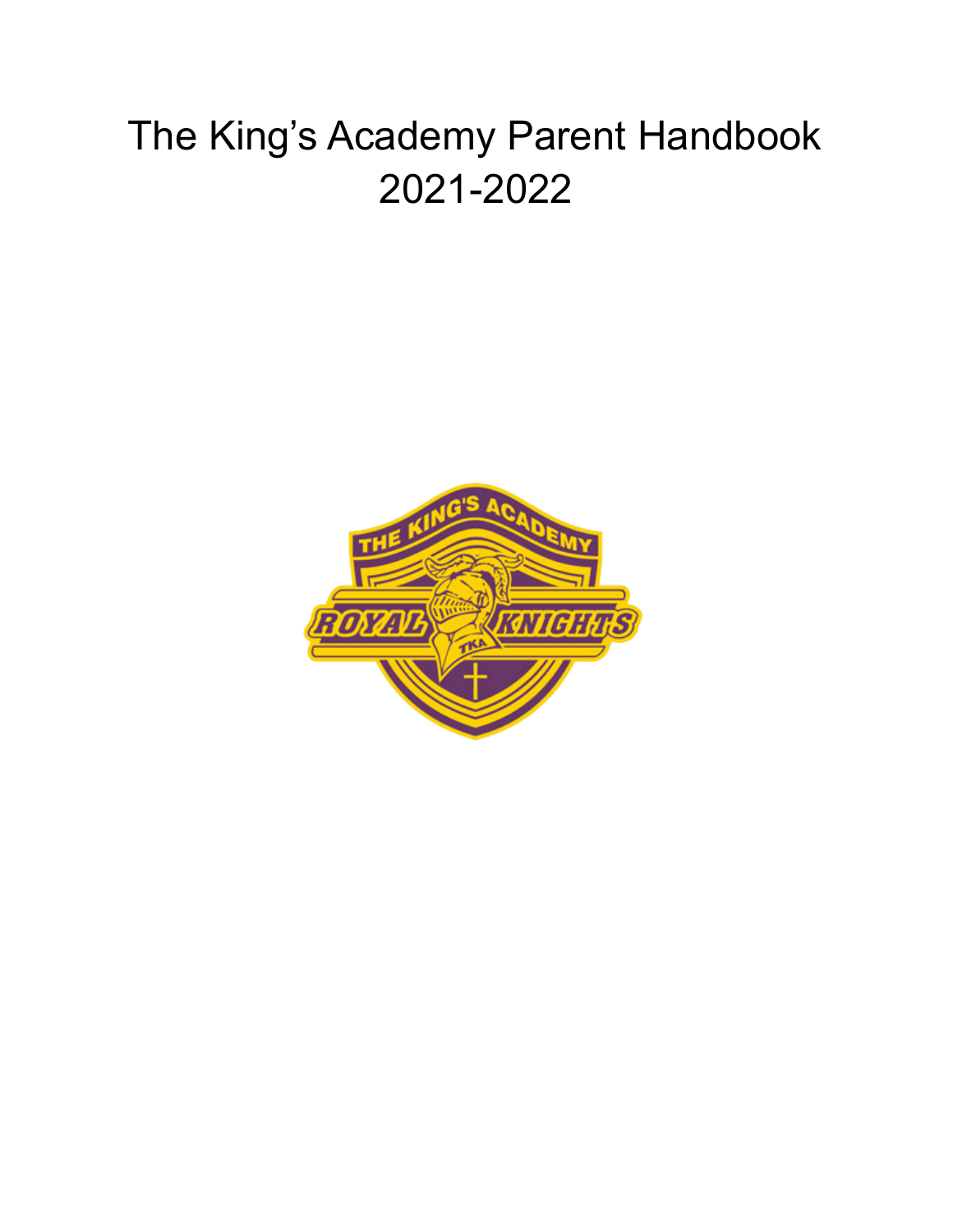| <b>Statement of Faith</b>                 | 4              |
|-------------------------------------------|----------------|
| <b>General Information</b>                | 6              |
| <b>School Hours</b>                       | 6              |
| Pickup and Drop-off                       | 6              |
| Registration                              | 6              |
| Tuition                                   | 6              |
| <b>Tuition Discounts</b>                  | 6              |
| <b>Tuition Payment</b>                    | $\overline{7}$ |
| <b>Health and Safety</b>                  | 8              |
| <b>Immunization Records</b>               | 8              |
| <b>Medications</b>                        | 8              |
| <b>Illness</b>                            | 8              |
| COVID-19                                  | 8              |
| <b>Emergency Contact</b>                  | 8              |
| <b>Reporting Absences</b>                 | 9              |
| <b>Cell Phones</b>                        | 9              |
| <b>Student Release</b>                    | 9              |
| <b>Inclement Weather</b>                  | 9              |
| <b>Snacks and Lunch</b>                   | 9              |
| <b>Academics</b>                          | 10             |
| <b>Parental Involvement</b>               | 10             |
| Attendance                                | 10             |
| Chapel                                    | 11             |
| Code of Conduct                           | 11             |
| <b>Expected Behavior</b>                  | 11             |
| Unacceptable Behavior                     | 12             |
| <b>Disciplinary Process</b>               | 13             |
| Homework                                  | 13             |
| Supplies                                  | 13             |
| <b>Report Cards</b>                       | 13             |
| <b>Field Trips</b>                        | 14             |
| <b>Special Weekly Classes</b>             | 14             |
| <b>Student Technology Policy</b>          | 14             |
| <b>Dress Code</b>                         | 16             |
| Kindergarten through 5th Grade Dress Code | 16             |
| <b>Uniforms</b>                           | 16             |
| <b>Cooler Weather</b>                     | 16             |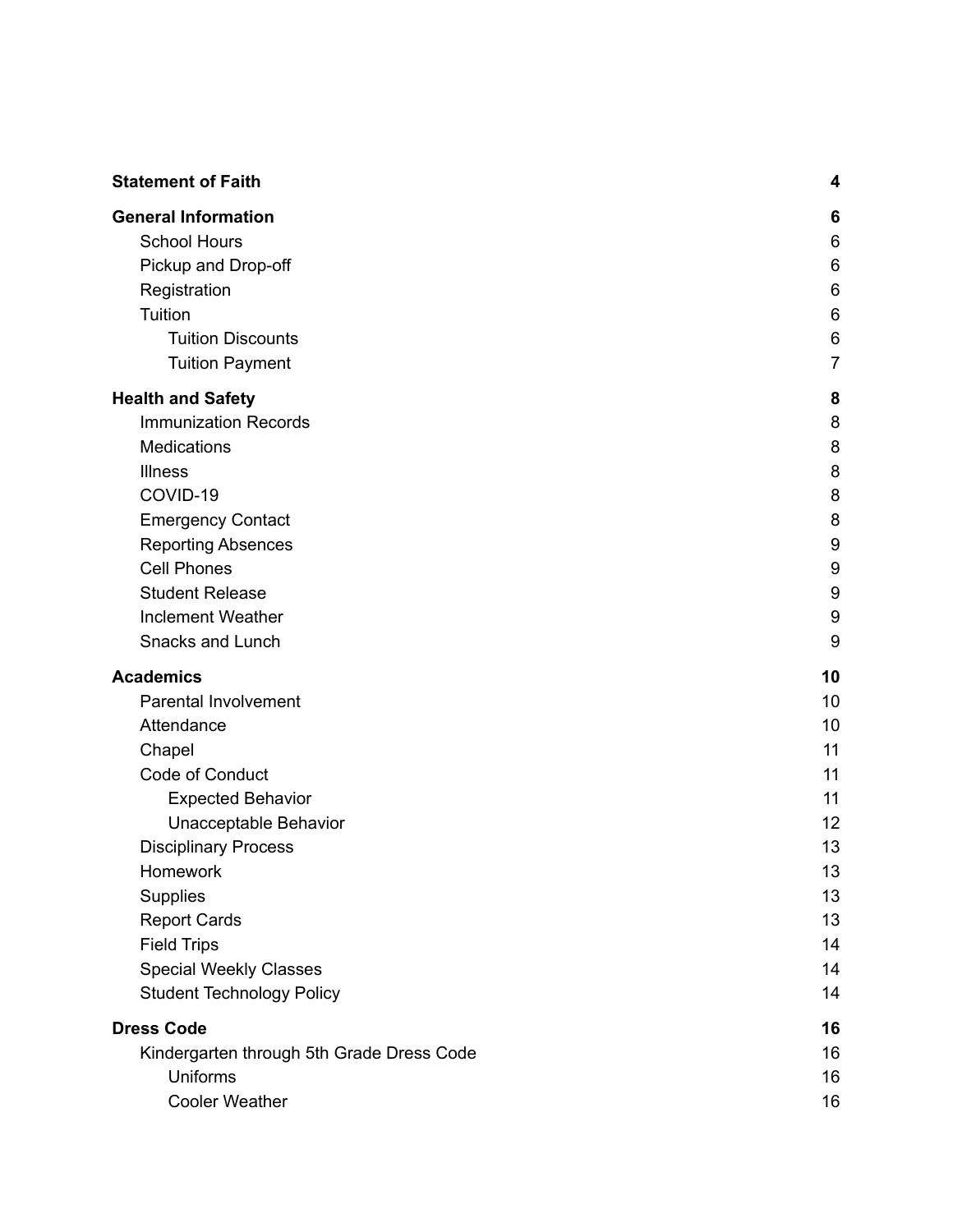| <b>Boys</b>                      | 16 |
|----------------------------------|----|
| Girls                            | 16 |
| Appearance                       | 16 |
| 6th Through 8th Grade Dress Code | 16 |
| General                          | 16 |
| <b>Special Dress Days</b>        | 17 |
| Uniform Exchange                 | 17 |
| <b>Accreditation</b>             | 18 |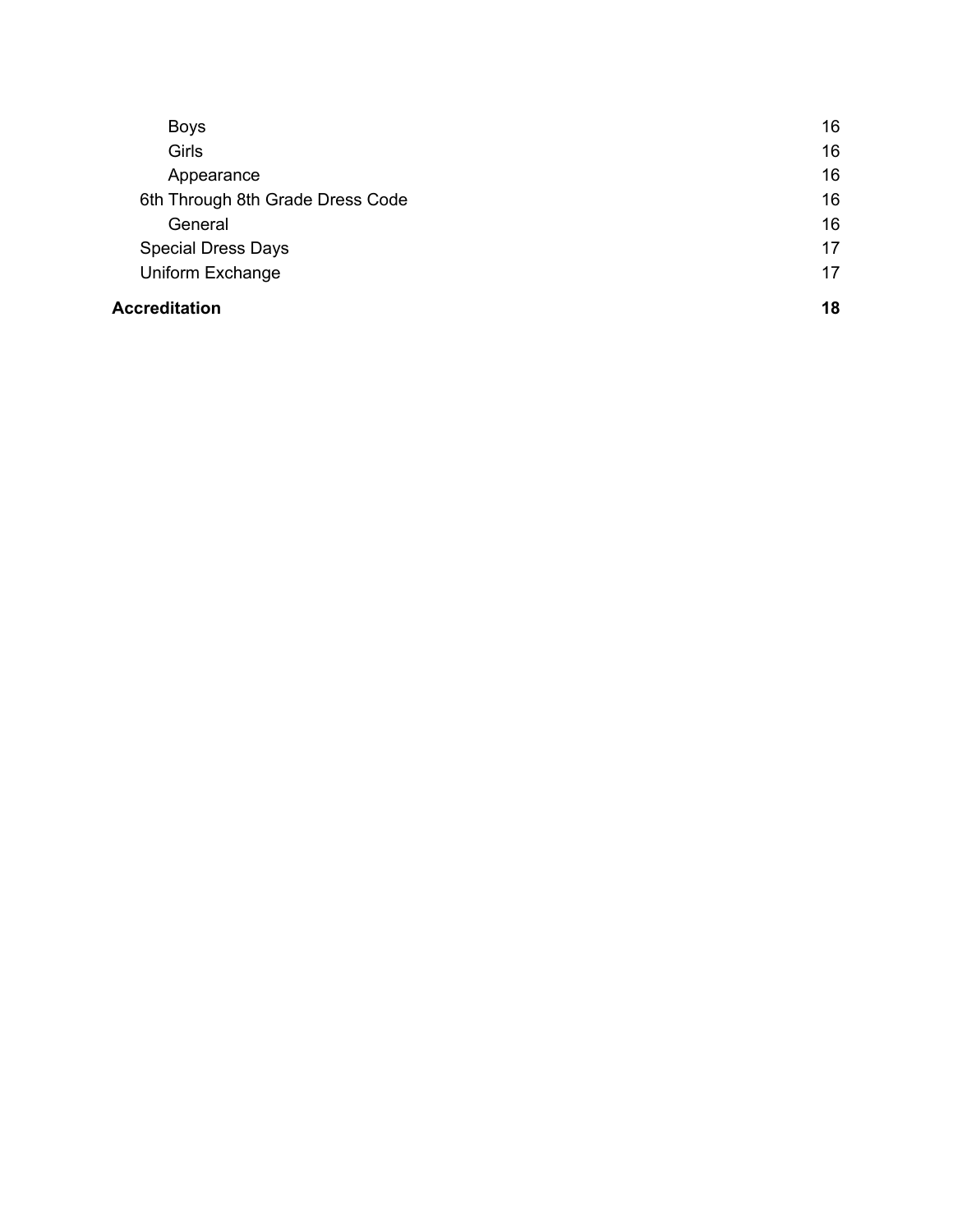# Statement of Faith

### <span id="page-3-0"></span>God

1. We believe in one God, Creator of all things, holy, infinitely perfect, and eternally existing in a loving unity of three equally divine Persons: the Father, the Son and the Holy Spirit. Having limitless knowledge and sovereign power, God has graciously purposed from eternity to redeem a people for Himself and to make all things new for His own glory.

### The Bible

2. We believe that God has spoken in the Scriptures, both Old and New Testaments, through the words of human authors. As the verbally inspired Word of God, the Bible is without error in the original writings, the complete revelation of His will for salvation, and the ultimate authority by which every realm of human knowledge and endeavor should be judged. Therefore, it is to be believed in all that it teaches, obeyed in all that it requires, and trusted in all that it promises.

### The Human Condition

3. We believe that God created Adam and Eve in His image, but they sinned when tempted by Satan. In union with Adam, human beings are sinners by nature and by choice, alienated from God, and under His wrath. Only through God's saving work in Jesus Christ can we be rescued, reconciled and renewed.

#### Jesus Christ

4. We believe that Jesus Christ is God incarnate, fully God and fully man, one Person in two natures. Jesus—Israel's promised Messiah—was conceived through the Holy Spirit and born of the virgin Mary. He lived a sinless life, was crucified under Pontius Pilate, arose bodily from the dead, ascended into heaven and sits at the right hand of God the Father as our High Priest and Advocate.

#### The Work of Christ

5. We believe that Jesus Christ, as our representative and substitute, shed His blood on the cross as the perfect, all-sufficient sacrifice for our sins. His atoning death and victorious resurrection constitute the only ground for salvation.

#### The Holy Spirit

6. We believe that the Holy Spirit, in all that He does, glorifies the Lord Jesus Christ. He convicts the world of its guilt. He regenerates sinners, and in Him they are baptized into union with Christ and adopted as heirs in the family of God. He also indwells, illuminates, guides, equips and empowers believers for Christ-like living and service.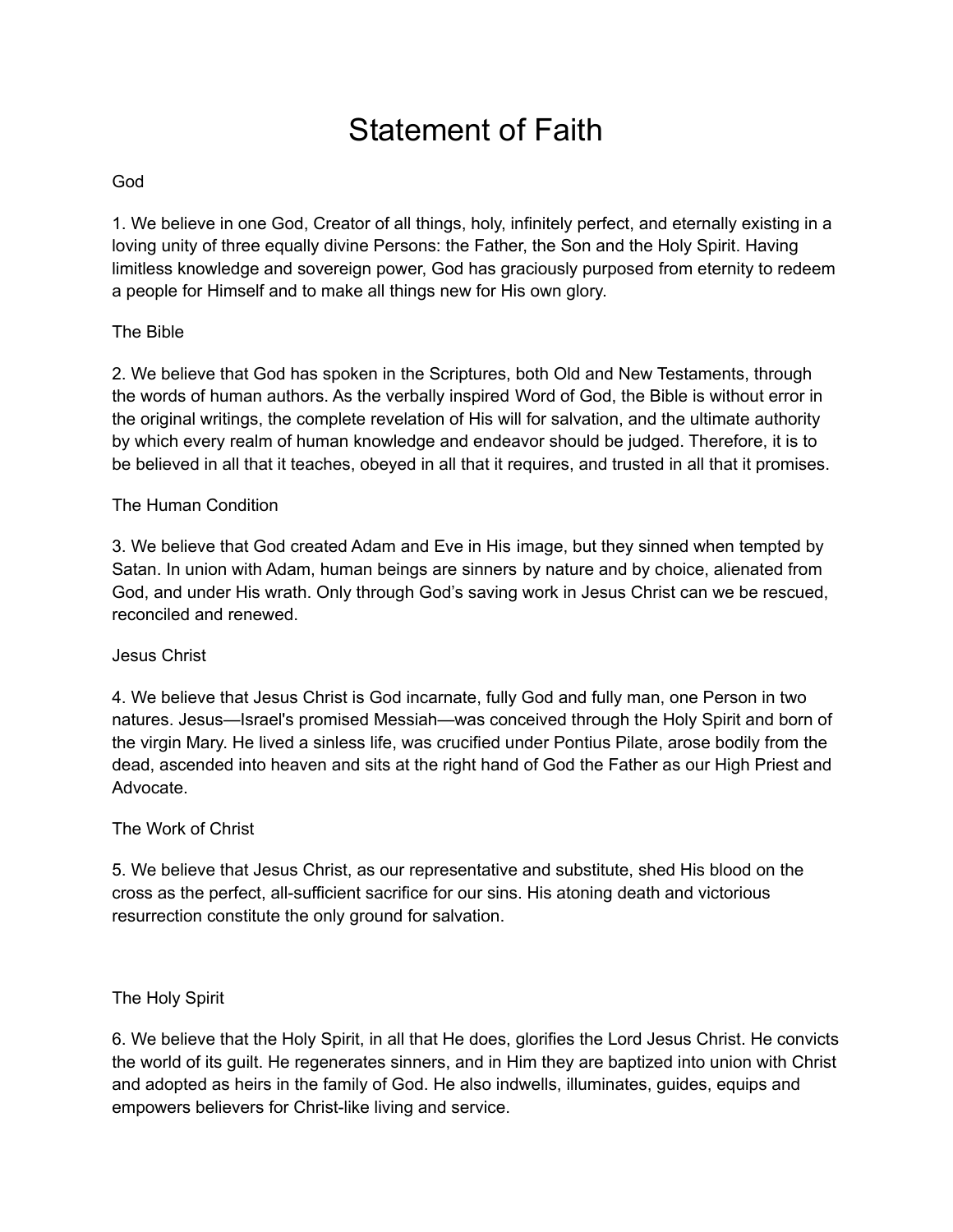#### The Church

7. We believe that the true church comprises all who have been justified by God's grace through faith alone in Christ alone. They are united by the Holy Spirit in the body of Christ, of which He is the Head. The true church is manifest in local churches, whose membership should be composed only of believers. The Lord Jesus mandated two ordinances, baptism and the Lord's Supper, which visibly and tangibly express the gospel. Though they are not the means of salvation, when celebrated by the church in genuine faith, these ordinances confirm and nourish the believer.

#### Christian Living

8. We believe that God's justifying grace must not be separated from His sanctifying power and purpose. God commands us to love Him supremely and others sacrificially, and to live out our faith with care for one another, compassion toward the poor and justice for the oppressed. With God's Word, the Spirit's power, and fervent prayer in Christ's name, we are to combat the spiritual forces of evil. In obedience to Christ's commission, we are to make disciples among all people, always bearing witness to the gospel in word and deed.

#### Christ's Return

9. We believe in the personal, bodily and glorious return of our Lord Jesus Christ. The coming of Christ, at a time known only to God, demands constant expectancy and, as our blessed hope, motivates the believer to godly living, sacrificial service and energetic mission.

#### Response and Eternal Destiny

10. We believe that God commands everyone everywhere to believe the gospel by turning to Him in repentance and receiving the Lord Jesus Christ. We believe that God will raise the dead bodily and judge the world, assigning the unbeliever to condemnation and eternal conscious punishment and the believer to eternal blessedness and joy with the Lord in the new heaven and the new earth, to the praise of His glorious grace. Amen.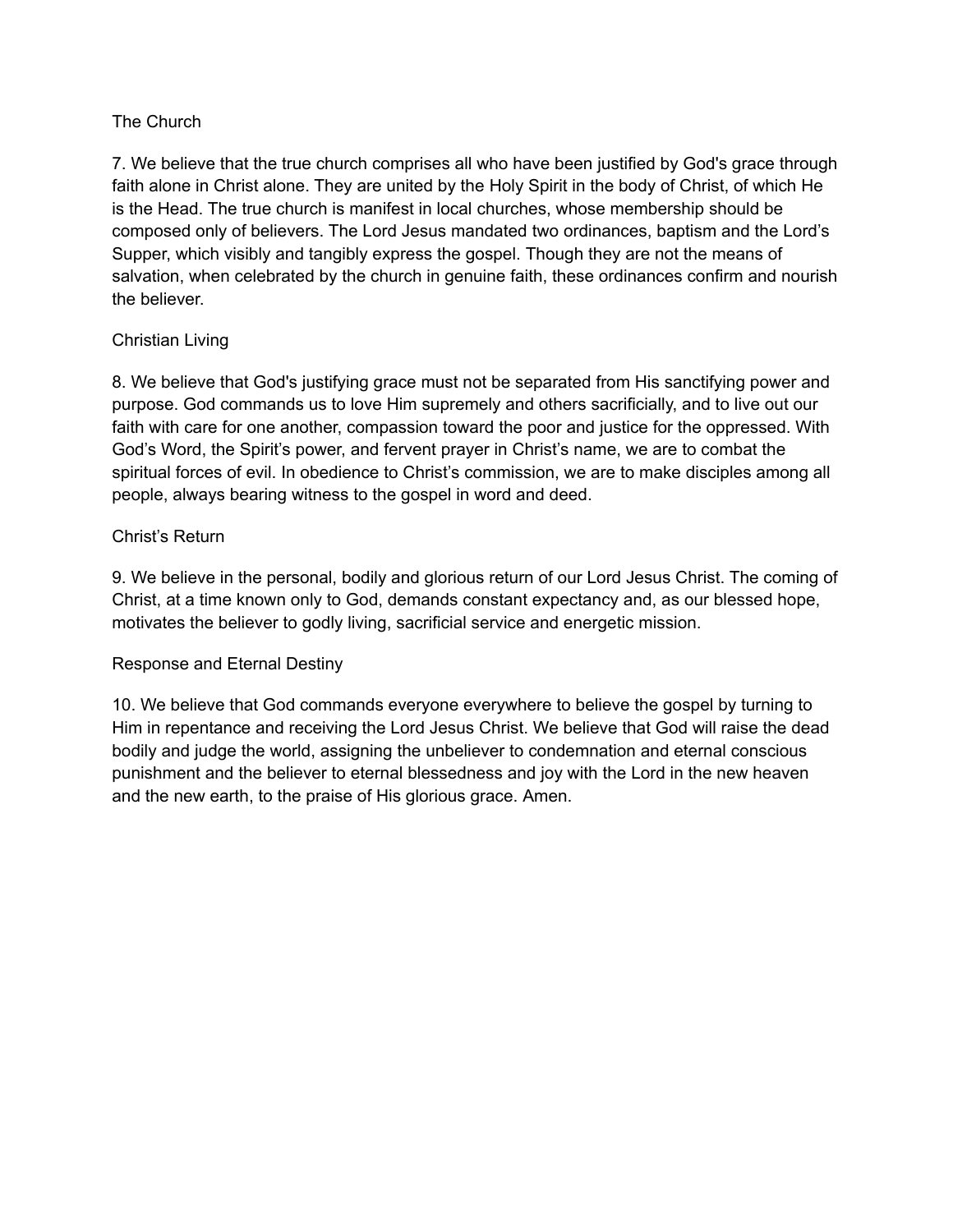# General Information

## <span id="page-5-1"></span><span id="page-5-0"></span>School Hours

Kindergarten: 8:30 AM - 1:00 PM 1st - 8th Grade: 8:30 AM - 3:00 PM

# <span id="page-5-2"></span>Pickup and Drop-off

- Drop-off
	- All students will enter through the West gates and proceed to their classrooms, where the teacher will be waiting. Parents of younger students may escort their child.
- **● Pickup**
	- For 1st-8th Grades (and kindergartners in kindercare), pick up will take place in the West parking lot. A pick up line will form for the vehicles of those picking students up. You will be given a laminated name plate to display at pick up time so that our staff are able to dismiss students in a prompt and safe manner to their vehicles.
	- $\circ$  For kindergarten students, pickup will take place in the East parking lot at 1:00 PM. The teacher will bring the students out to their parents.
	- $\circ$  Parents who are more than 15 minutes late picking up their child will have a late fee charged to their account.

# <span id="page-5-3"></span>**Registration**

Early registration for the upcoming fall will begin in February each year. During this time, priority will be given to any student or sibling already associated with The King's Academy. To secure a spot, your non-refundable registration fee and appropriate paperwork needs to be completed. If need be, a waiting list will be implemented. Any outstanding balances must be paid in full before registration will be accepted for the following year.

## <span id="page-5-4"></span>Tuition

Tuition is a yearly sum (\$5325 for K, \$5850 1st-5th and \$6700 for 6th- 8th). Tuition is divided into 10 equal payments, August through May, or you may pay the year in full and receive a 5% discount. The first payment is due by August 5th. Book fees will be collected in June for the upcoming school year if your child is returning.

## <span id="page-5-5"></span>Tuition Discounts

- Multi-child Multi-child discounts are given to siblings living within the same household.
	- 2 Children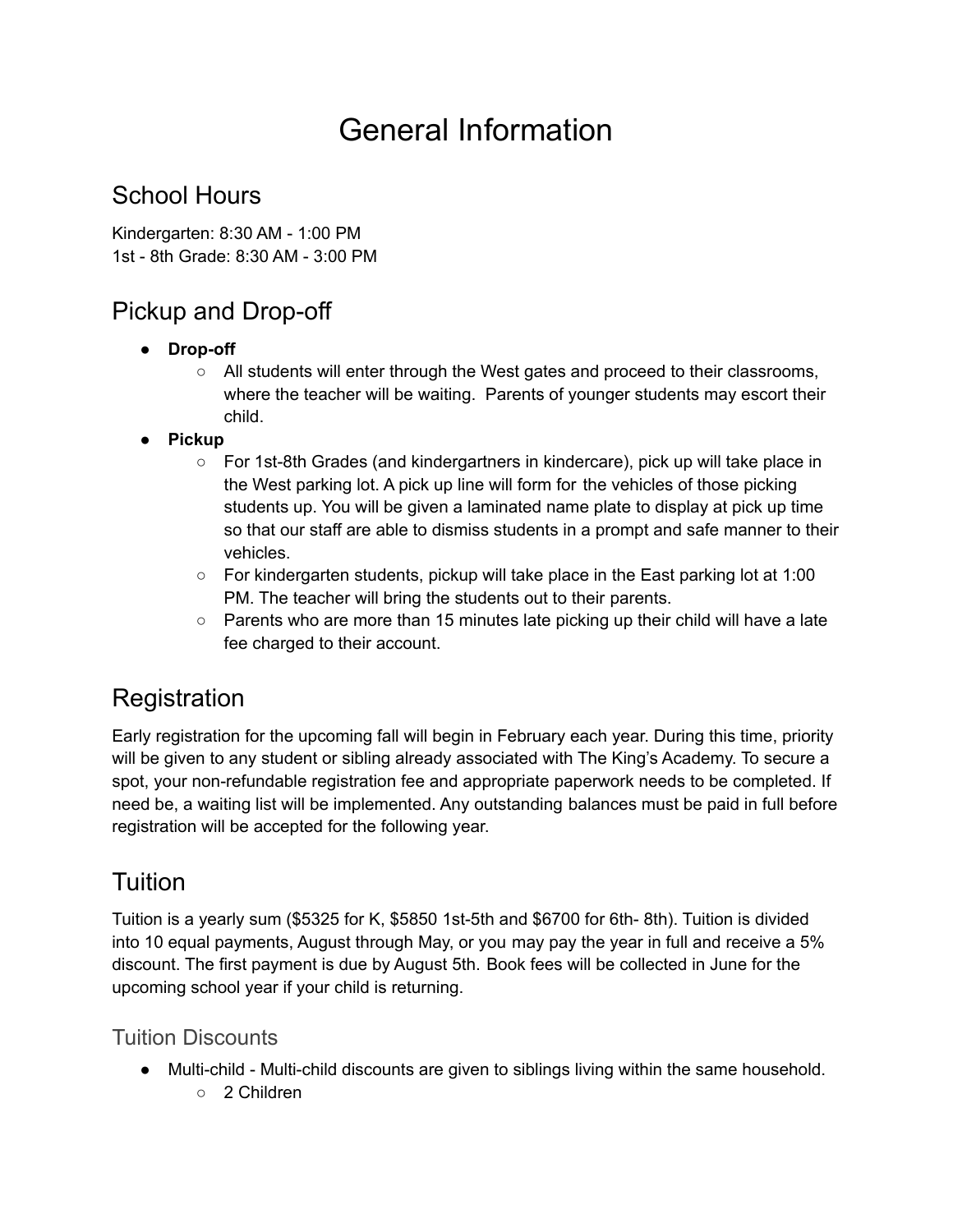- 10% off all tuition
- 3+ Children
	- 15% off all tuition
- Adoption Credit
	- A \$500 credit will be applied to any student who is adopted. May be used with other discounts.
- Prepayment
	- $\circ$  A 5% discount will be given for tuition prepaid for the entire year. This discount cannot be used in addition to the multi-child discount.

## <span id="page-6-0"></span>Tuition Payment

You may pay by check in person at the school office, Monday - Friday 8:30 PM-3:30 PM or by mail to The King's Academy, 3195 Everett Dr. Reno, NV 89503. Please put TKA in the memo line and make checks payable to **Sierra Bible Church.**

You may pay with debit or credit cards using online payment via the church website: https://sierrabible.churchcenter.com/giving/to/tka-tuition There is a 2.2% convenience fee which applies to this option.

We do not have VENMO.

You may also use your bank's online bill pay option to set up recurring payments. Again, be sure to make checks payable to **Sierra Bible Church** and put your child's name or TKA in the memo section.

### **No invoices or reminders are given when tuition is due. It is your responsibility to remember this payment.**

**All tuition is due the first of the month and considered late if received after the fifth.** A late fee of \$10 may be charged when payments are 5 calendar days overdue, and \$25 when 10 calendar days overdue. Late fees are cumulative. There will be a \$25 fee for returned checks. After the 2ndreturned check, payment will be accepted only by cash or money order. *If you fall behind 30 days on payment, your child may not be able to attend classes until all tuition and late fees are brought up to date.*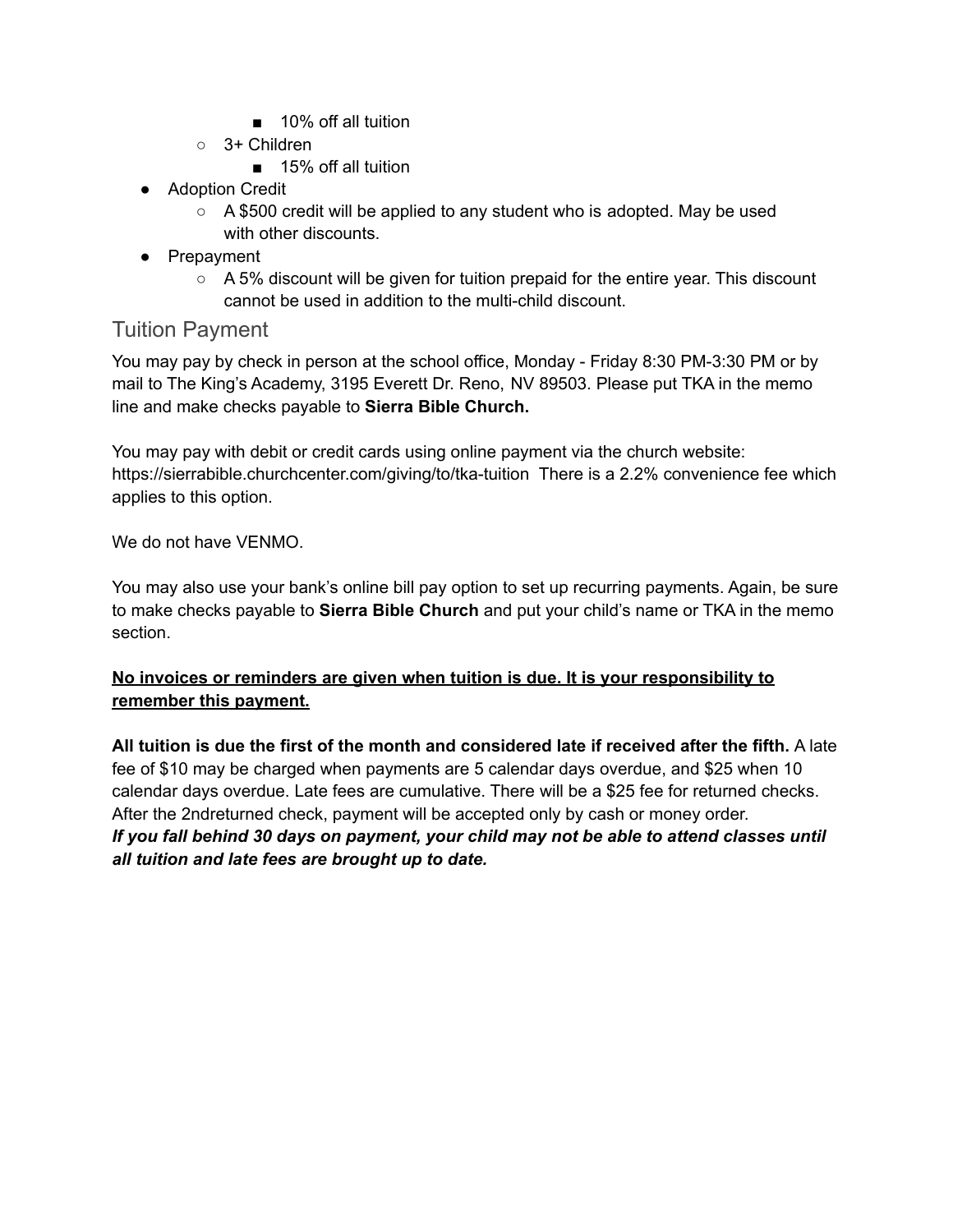# Health and Safety

## <span id="page-7-1"></span><span id="page-7-0"></span>Immunization Records

All students must be immunized as set forth in the state guidelines. Parents must provide copies of their children's immunization record prior to the child starting school every year.

## <span id="page-7-2"></span>**Medications**

We will administer medications for your child providing that the medicine is in the original container. A note will need to be sent in with the medication. Do not put the medicine in the lunch box. Prescription medicine must also be in its original container. (Many pharmacies are willing on request to print up a duplicate bottle and label that can be kept at school.) All medications should be given to the Principal or Administrative Assistant who will administer it to the child.

## <span id="page-7-3"></span>Illness

Please keep your child home if any of the following symptoms are exhibited:

- Temperature of 100 degrees or more (must be fever free without medication for 24 hours before they can return
- Vomiting
- Impetigo
- Pink Eye
- Lice

Additionally, a child with a contagious disease is not allowed to attend school. If your child gets sick during the day, we will call you to come take your child home.

# <span id="page-7-4"></span>COVID-19

So long as COVID-19 is still a threat to the health and safety of our students and faculty, the following measures will be in effect (though they will be subject to change as our situation changes):

- Face coverings will be required as mandated by the authorities.
- Facilities will be cleaned and disinfected on a regular basis.
- Students who are being tested for COVID-19 or who have a member of their household being tested must remain home, following CDC guidelines.

# <span id="page-7-5"></span>Emergency Contact

It is very important that we are able to get in touch with you or a person designated by you in case of emergency. Please be sure to keep the school office current with any changes in your phone numbers (home, work and cell) and/or mailing address.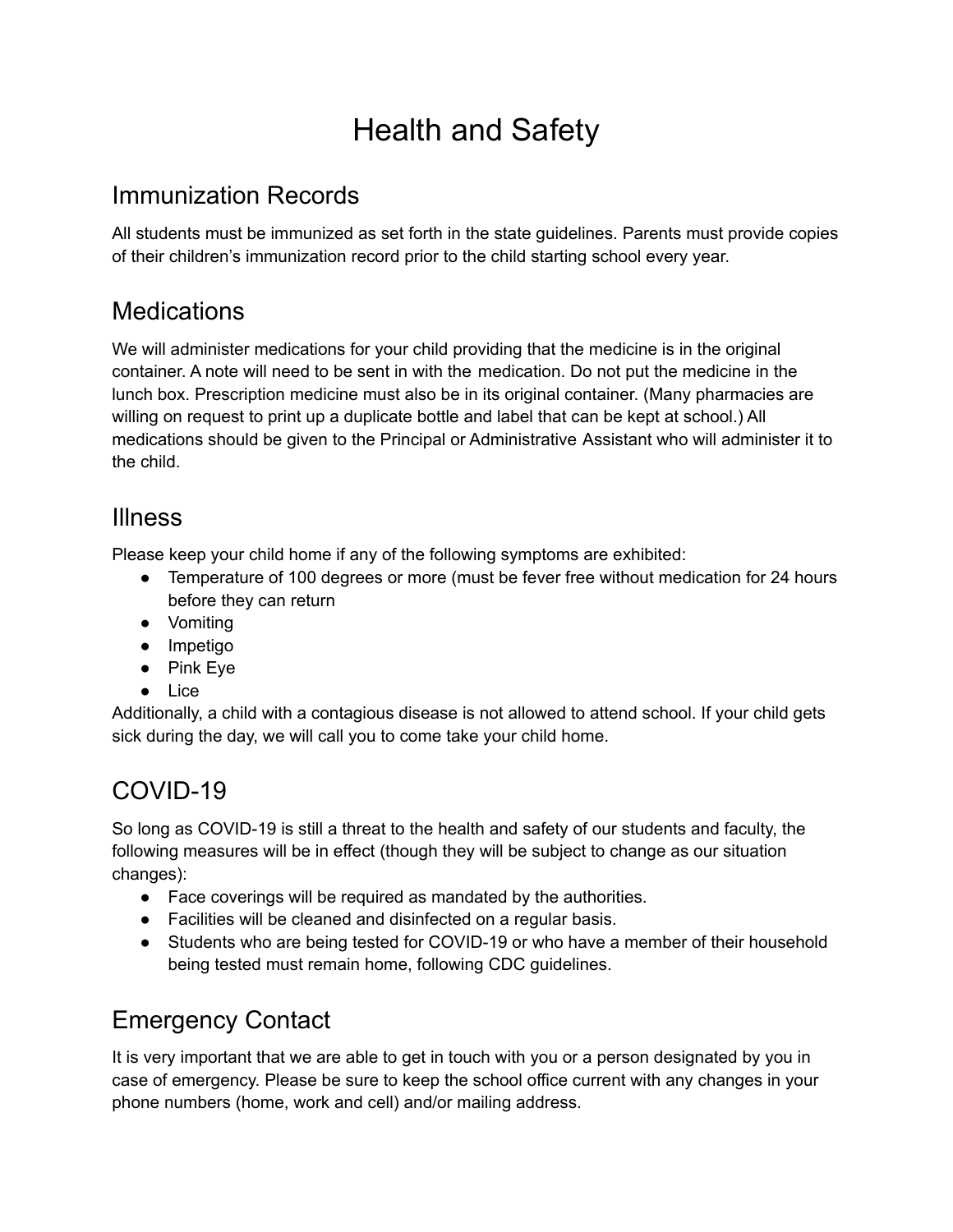## <span id="page-8-0"></span>Reporting Absences

To report that your child will be absent due to illness, etc., please call 775-747-1254 and leave a message. In case of emergency, please call 775-747-1254 and request to speak to an administrator.

# <span id="page-8-1"></span>Cell Phones

Students are not allowed to have cellphones in class. If a student brings a cell phone to school, they are to be checked in with their Teacher at the beginning of the day and will be released after school.

## <span id="page-8-2"></span>Student Release

Students will only be allowed to leave the school with the persons on the authorized release form or in possession of the laminated name card.

## <span id="page-8-3"></span>Inclement Weather

The King's Academy will not always follow the Washoe County School District (WCSD) for school closures and delays. If inclement weather conditions occur during school hours, school may be closed. Parents will be notified to pick up their children.

If severe weather causes TKA to close or delay the start of school, you will be notified through **Gradelink email, Facebook and the Website. However, if you feel it is unsafe to drive, please stay home.**

## <span id="page-8-4"></span>Snacks and Lunch

Any parent who feels that their child needs a snack during school hours will provide a nutritious snack. The student must be able to handle the snack independently without creating a mess. Focus on simple proteins, complex carbohydrates and water. The teacher will allow an opportunity for the students to have their snack.

Students will bring their lunch in a lunch box or a bag. Please include an ice pack, if food needs to stay cold. Juice boxes are fine, but do not send soda. Due to sanitary concerns microwaved lunches are no longer permitted. If your child has forgotten their lunch, we will provide lunch and \$5.00 is due the following day.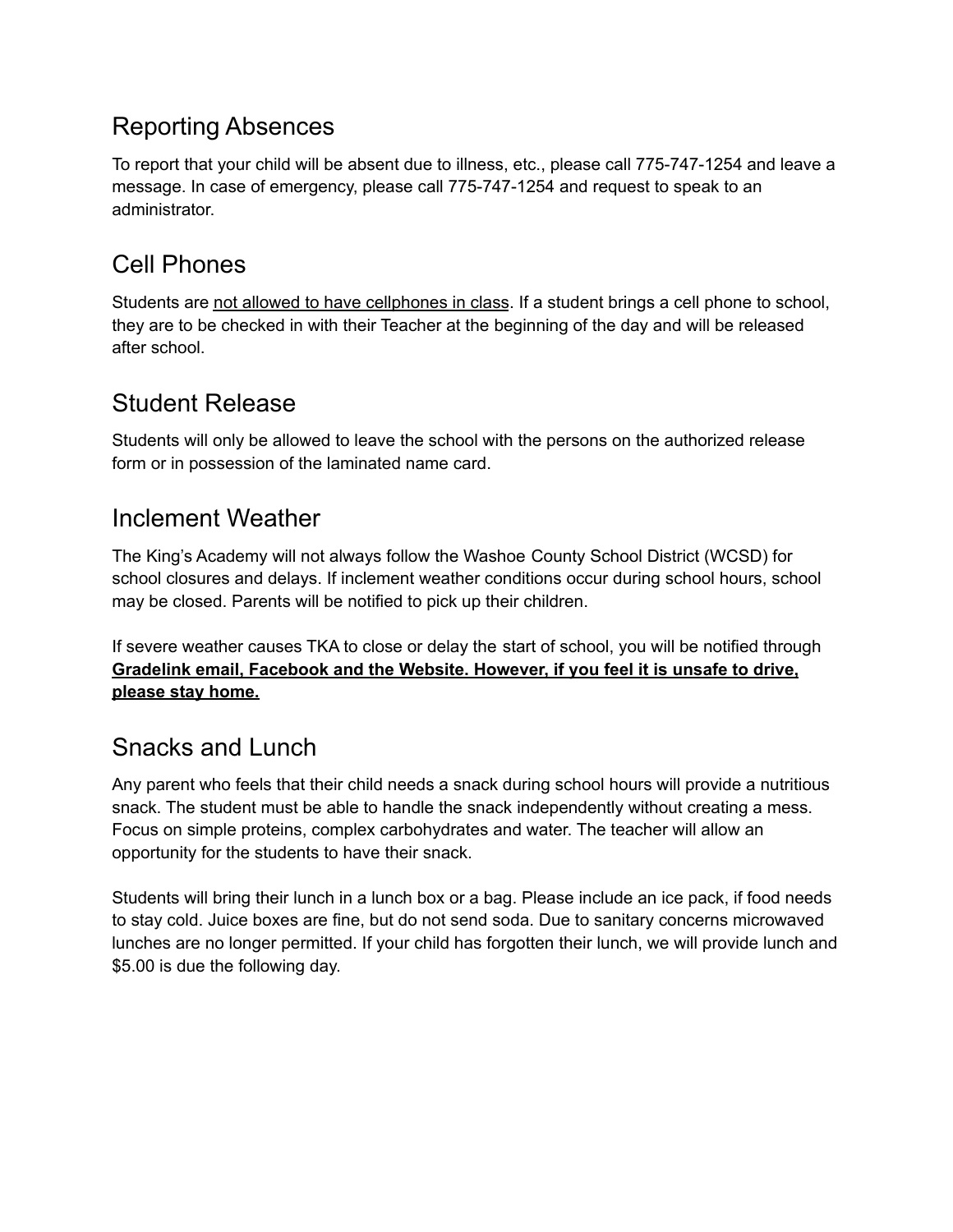# **Academics**

## <span id="page-9-1"></span><span id="page-9-0"></span>Parental Involvement

At TKA we value the stewardship that parents have entrusted to us in partnering with them in the education of their children. We want to serve our students well, which is why we believe that it is crucial for parents to be actively involved in their child's school. As such, we expect parents to be involved in the following ways:

- Parent orientation Parents get to meet their kids' teachers, worship together, and get info for the upcoming year
- Two Parent Involvement Days One in October and one in January: we will have a Saturday morning event where parents get to visit classrooms, hear from a speaker on various parenting topics, and worship together.
- Two Parent Teacher Conferences Parents will meet with teachers to discuss their child's academic progress
- Volunteer Service Each family is expected to donate a minimum of 4 hours volunteering for a variety of tasks throughout the school year. A specific list of volunteer opportunities and a sign-up list will be available at Back to School Night and will be posted on the TKA website (www.thekingsacademyreno.org) A volunteer class is required and will be held at several school events in the fall. An application and background check will be required if your volunteer time is spent in direct contact with children. These requirements are to ensure the safety of your children. We expect, and need, parents to support and adhere to the policies and procedures of the school. To undermine anything would be detrimental not only to your child, but to the school as well.
- We also ask that parents sign our family covenant signifying their commitment to be involved in and support their student's education.

Parents are always welcome to visit. If you wish to make a classroom visit, please make advance arrangements with the Superintendent or Pastor of Families and Education. Anyone who comes on campus after drop-off or before pickup MUST SIGN IN with the school office.

# <span id="page-9-2"></span>**Attendance**

All parents will receive The King's Academy calendar in July. It is also posted on the school website. Any student who misses 15 days may not move up to the next grade. Exceptions may be made for serious illness. When a student is absent, it is necessary for the parent to write a note documenting the absence and the student brings the note when she/he returns to school. (Due to COVID, absences will be viewed on an individual basis and the 15 day limit may not be a reason for holding a child back).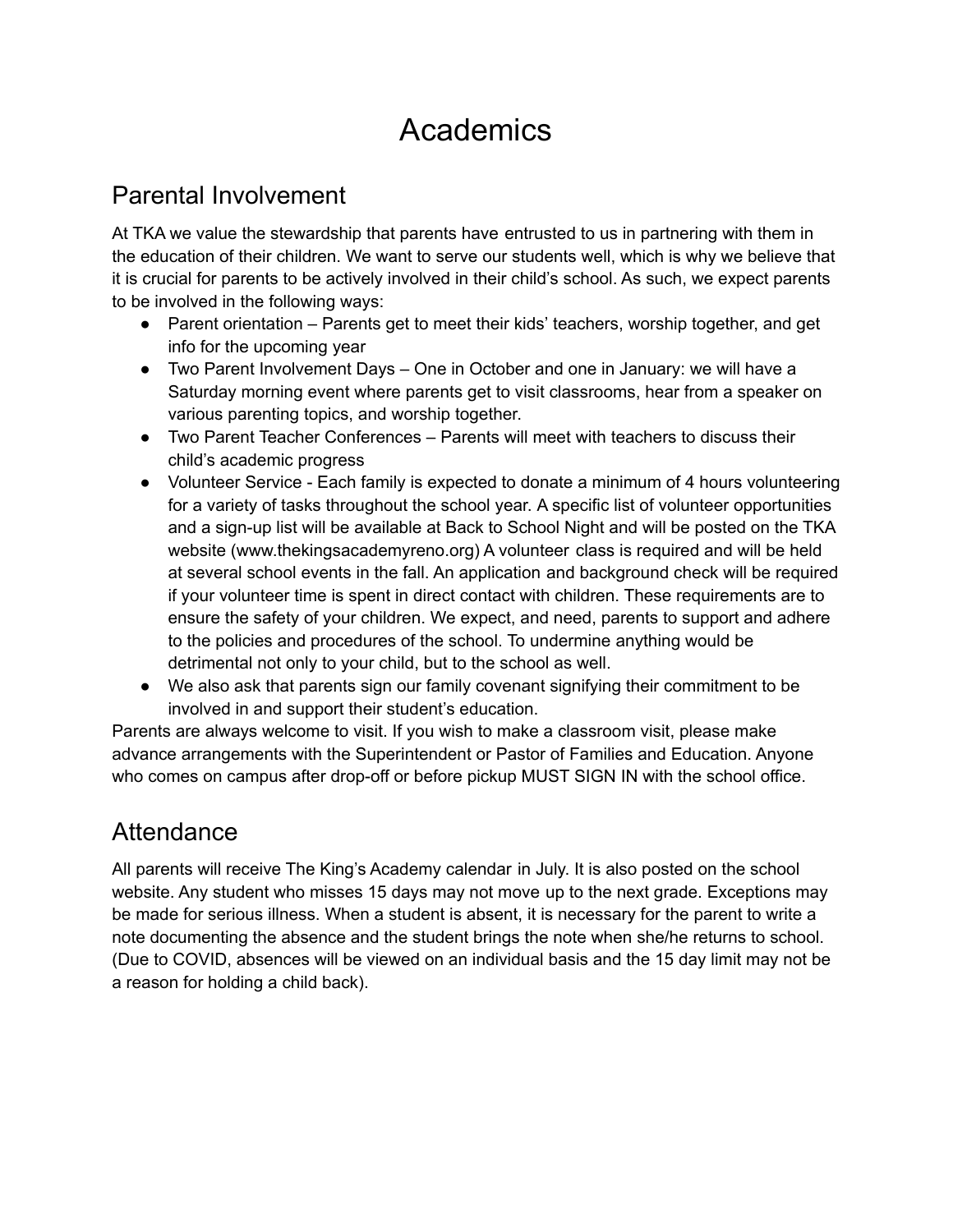# <span id="page-10-0"></span>**Chapel**

Chapel is every Thursday at 9:00 AM in the sanctuary for Kindergarten through 5th grade (6th through 8th grade will have their own Bible class on Wednesday mornings with one of our pastors). At chapel, students have the opportunity to sing, recite verses, sit under biblical teaching, and be recognized for their hard work. Parents and other family members are welcome to attend!

# <span id="page-10-1"></span>Code of Conduct

In order to best accomplish the goals of the educational process, the King's Academy has established a code of conduct that defines expected student behavior and establishes the procedure for addressing disciplinary matters. It should be noted that student conduct and behavior outside of TKA can affect a student's standing at TKA as well as the school's reputation. Therefore, it is expected that students adhere to the code of conduct at all times and violations both inside and outside of the school may be addressed as a disciplinary concern by the administration.

## <span id="page-10-2"></span>Expected Behavior

- Integrity in keeping one's word, speaking the truth, doing one's own work, carrying out responsibility (doing assignments adequately and on time) and respecting authority.
- Respect for self, the King's Academy and its employees and students, as well as the property of others.
- Courtesy extended in all relationships, both to fellow students as well as teachers/staff.
- Stewardship of the property, supplies, and equipment of the King's Academy, as well as wise stewardship of personal items.
- Preparation for class and readiness to learn.
- Reconciliation through biblical and appropriate repentance and forgiveness when offenses have been committed or received.
- Academic Expectations
	- Arrive prepared for class
	- Meet classroom expectations
	- Employ good study habits (keep an assignment notebook, take notes, etc.)
	- Return assignments by due date
- Attendance Expectations
	- Be on time for class
	- Remain on-campus during school hours (unless excused)
- Dress Code Expectations
	- Conform to the expected dress code
- Other Behavior Expectations
	- Walk in halls and classrooms
	- Appropriate behavior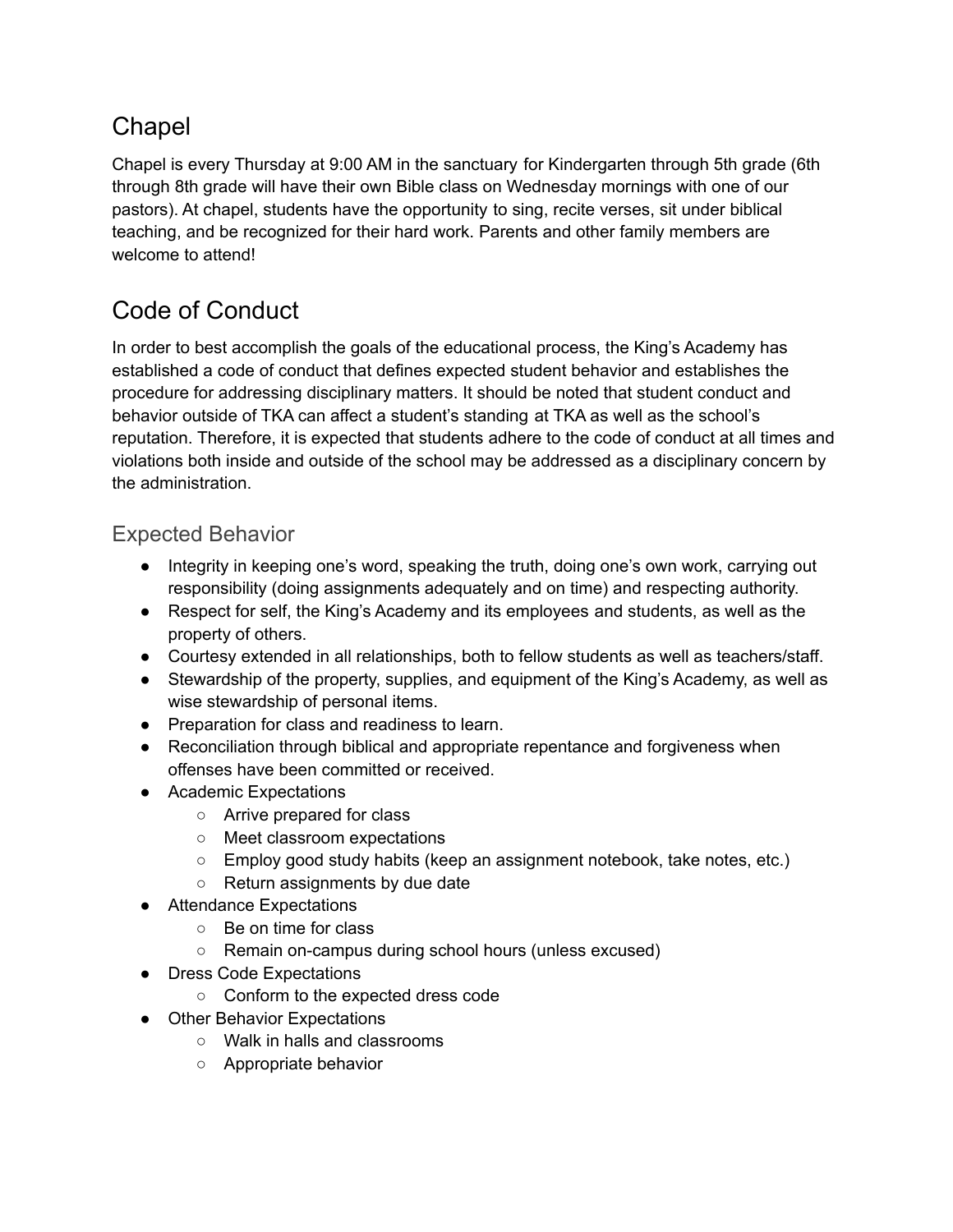## <span id="page-11-0"></span>Unacceptable Behavior

- Classroom/School Etiquette
	- Any disruptive behavior that impedes the education process
	- The use of cell phones and other electronic devices during school hours
	- Eating food or candy during class other than when approved by teacher
	- Any item that disrupts class will be taken to the administration. For the first offense, students will be allowed to pick up the object at the end of the day. For subsequent offenses, parents will be required to pick confiscated items up.
	- Unauthorized possession of electronic equipment
	- Misbehaving in class or disturbing the class
- Physical/Sexual Behavior
	- Public displays of romantic affection
	- The possession or distribution of pornographic or sexually suggestive materials
	- Sexually harassing another individual
	- Biblically immoral sexual conduct (including, but not limited to extramarital sexual or homosexual activity)
- Harassment/intimidation
	- Physical harassment, including threats or intimidation of any nature, or inappropriate verbal or physical conduct which creates a hostile, offensive, or fearful environment. Examples of threats or intimidation include, but are not limited to, provoking a fight, fighting, bullying, acts that inflict injury or damage, and/or acts intended to control by fear and/or intimidation.
	- Harassment and bullying can occur via verbal, social, physical, or cyber forms.
- Verbal Behavior
	- Language and/or gestures that are vulgar, obscene, offensive, derogatory or disrespectful.
- Dishonesty
	- $\circ$  Dishonesty in any form, including lying, theft, cheating, and plagiarism (note: indication of cheating on any assignment will result in zero for the assignment and an automatic suspension; this guideline applies to the person copying as well as the person knowingly supplying the material to be copied)
	- Forging signatures or altering documents
	- Altering grade reports
- **Disrespectful Behavior** 
	- Rebellious or disrespectful attitude
	- Flagrant disrespect and disobedience
	- Littering
	- Defacing or destroying of any property
- Other prohibited items and behavior
	- Use or possession of weapons and/or dangerous items. Bringing any type of such an item will result in immediate expulsion.
	- The use and/or possession of tobacco, alcoholic beverages, illegal drugs, and the abuse of prescription medication.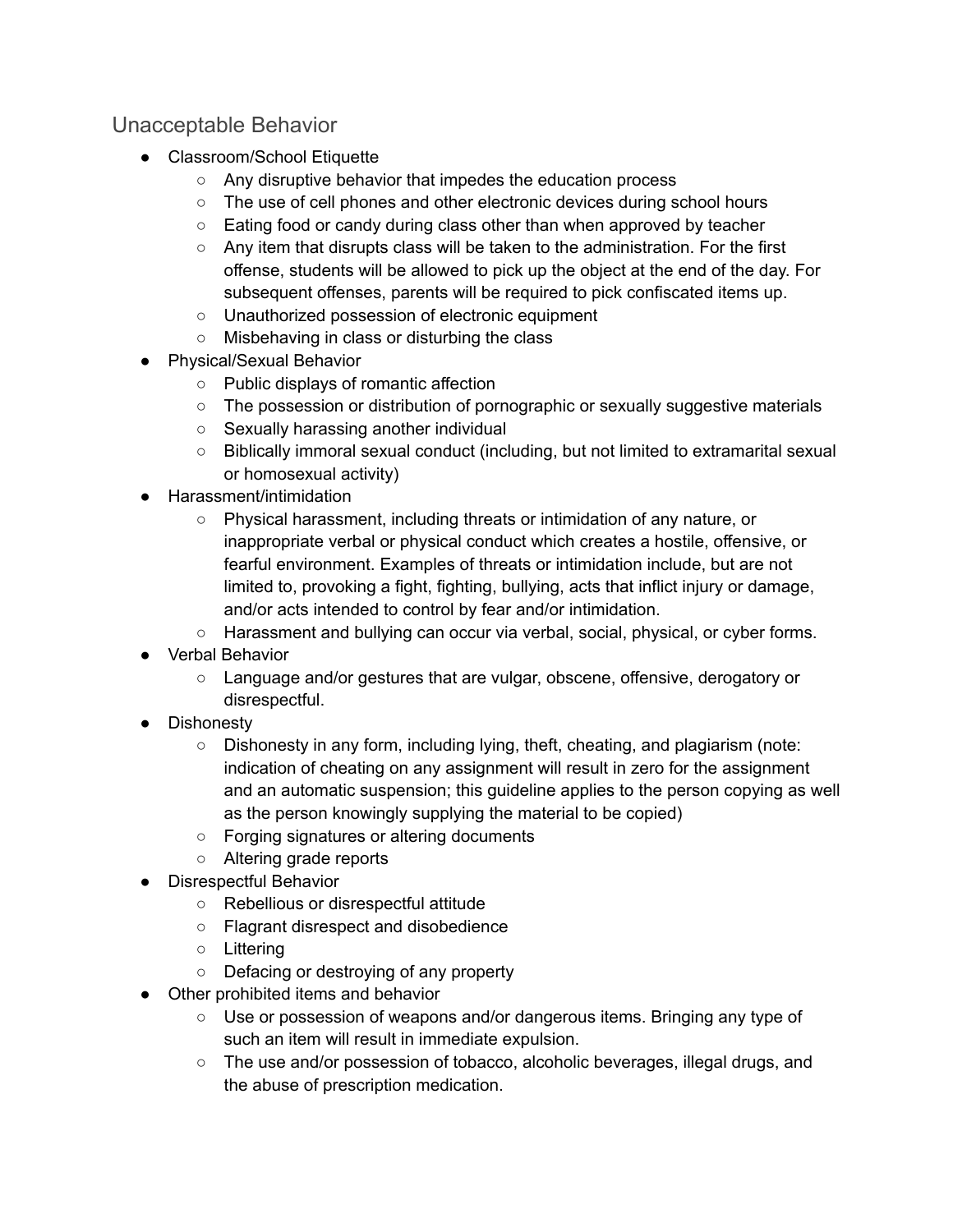## <span id="page-12-0"></span>Disciplinary Process

Disciplinary action will be taken for infractions of school policy and rules. These may include detention, probation, suspension, or as a final resort, expulsion. Most disciplinary issues will be managed by the teacher in the classroom. Students will be given due process to understand the reason and evidence for discipline and an opportunity to state his/her side.

If the infraction is repeated or severe enough, the student may be sent to the administration where one or more of the following measures will be implemented:

- Counseling with the Pastor of Education or Superintendent
- Parent conference with the administrator and/or teacher
- Behavior plan
- Probation, combined with appropriate application of consequences relevant to the offense
- Suspension
- **•** Expulsion
	- Appeals may be made to the School Board.

## <span id="page-12-1"></span>Homework

Students will have homework assigned to them on a weekly basis. The child is responsible for all homework, and for returning it to the teacher on the appointed day.

Parents will initial and check all work completed by the student. When a student is absent, the student is still responsible for all given homework and missed class work.

# <span id="page-12-2"></span>**Supplies**

A list of classroom supplies will be given prior to the start of school. All students are expected to have these items on the first day of school. It is the responsibility of the parents to replenish supplies as necessary.

# <span id="page-12-3"></span>Report Cards

Report cards will be given out four times a year for all grades. The first one will be given, explained and discussed at the conference scheduled at the end of the first marking quarter.

Parents may schedule conferences with the teachers any time during the school year. Teachers may also request parents to come in for a conference anytime during the year. Please do not ask your child's teacher questions regarding your child in the classroom during their instructional time. This is not fair to the teacher, your child or the other children. Teachers will not discuss your child with you in the presence of another child or parent. If you call or text a teacher, please do so before 6 pm. Remember, the teachers have a family and your calls and texts will be returned as soon as possible.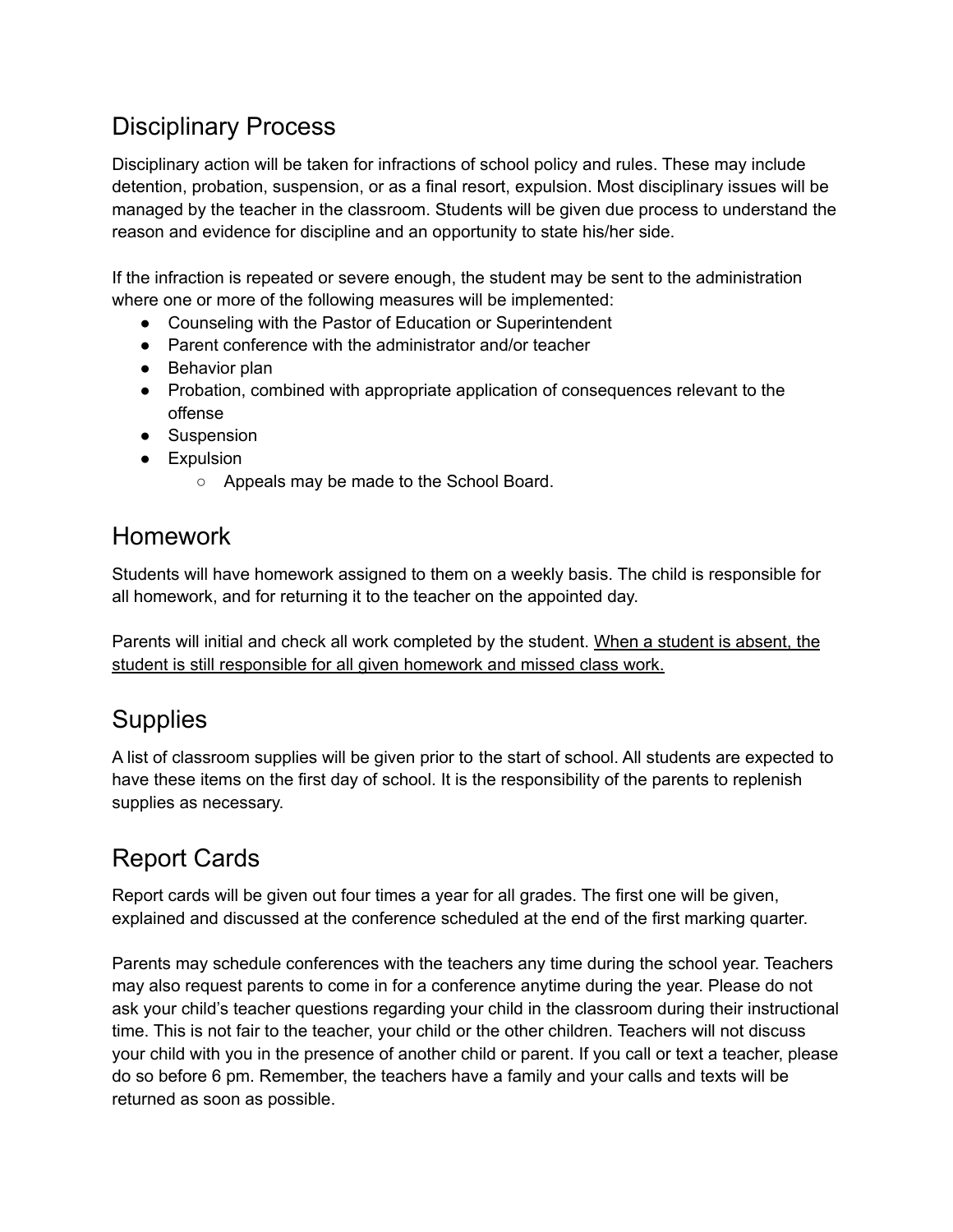The following numerical scores will be used for reporting progress in the academic areas:

- $\bullet$  90 100 = A
- $80 89 = B$
- $\bullet$  70 79 = C
- $\bullet$  60 69 = D
- $\bullet$  Below 60 = F

Non-academic expectations are evaluated with the following:

- $\bullet$  E = Excellent
- $\bullet$  S = Satisfactory
- $\bullet$  N = Needs Improvement

## <span id="page-13-0"></span>Field Trips

- No child will be allowed to participate without permission from the parents. Field trips will be announced no less than one week prior to the trip. Parental consent is required for each outing. Field trips are arranged by the teachers. Admission fees may be collected and uniforms will be worn on all field trips. Parents are encouraged to volunteer as chaperones, however, younger siblings are not allowed on the field trip due to safety issues.
- Parents willing to drive must show proof of insurance that meets minimum coverage, as per State of Nevada requirements and must be a minimum of 25 years of age. Also required is a \*three-year driving record from the DMV. Drivers are to be informed that they are the primary party in case of any litigation. The church is the secondary party. Drivers are responsible for obtaining and providing all documents to the Principal at least
- one week prior to the FT. Also, each driver must have completed the Volunteer Application and Training.
- The three-year driver record is mandated annually prior to initial field trip. If a parent/volunteer's driving record includes two or more points or a DUI, the parent/volunteer will not be approved to drive on field trips with students. If a change occurs in the parent/volunteer driving record, he/she is required to inform the school.

# <span id="page-13-1"></span>Special Weekly Classes

The following special classes are offered for 1st - 5th grade:

- Music
- PE

# <span id="page-13-2"></span>Student Technology Policy

To ensure the best educational experience possible for our students, the King's Academy has adopted the following policies regarding how our students will utilize technology at our school.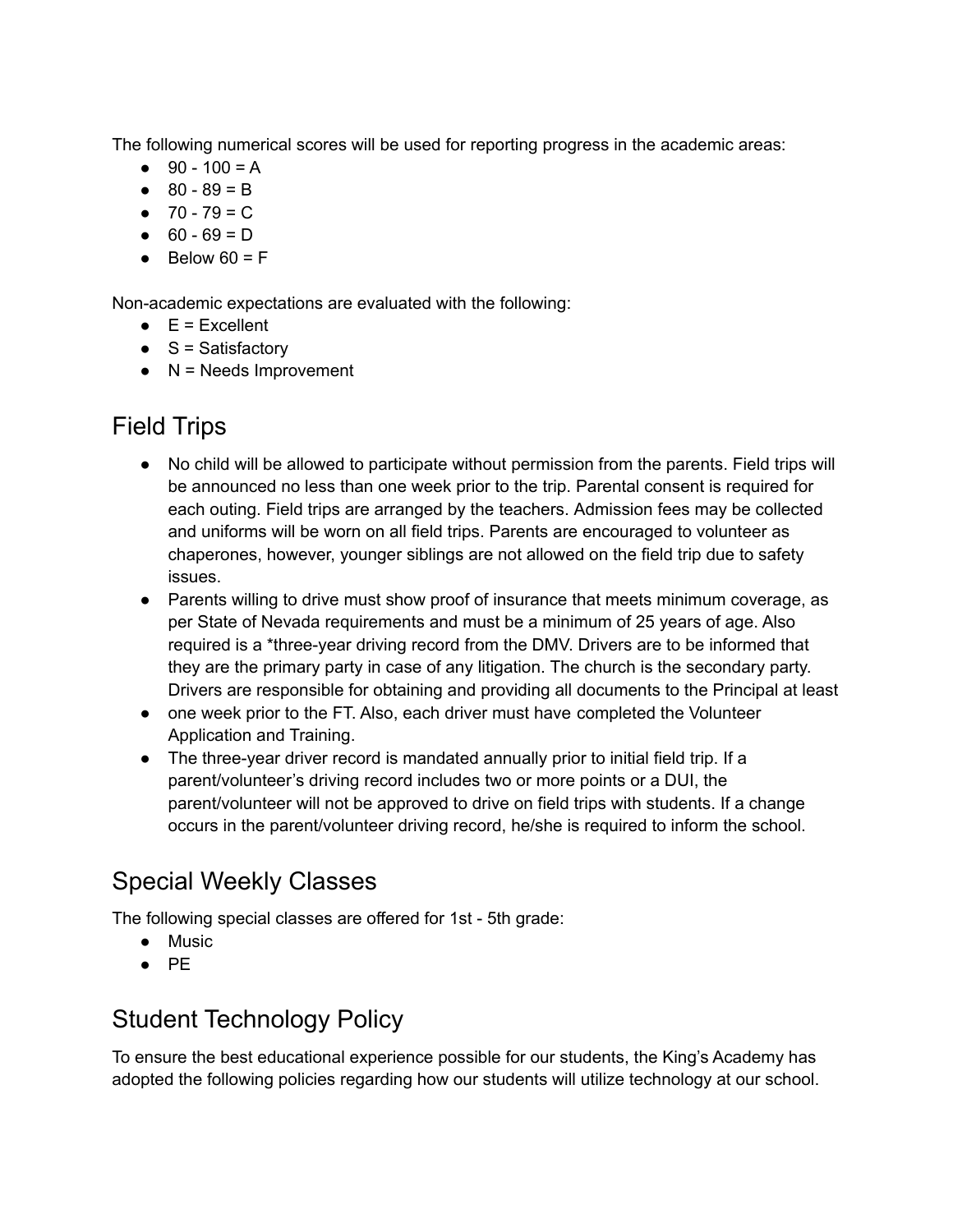- 1. TKA will be providing students with a username and password in order to access the programs we will be using through Google. Upon first time logging in, the student will be directed to create their own private password. If the password is lost/forgotten, the parent/guardian can contact the office and a temporary password will be provided so that the student can generate a new one.
- 2. Each student account will be maintained so long as the student is enrolled at TKA. All students who do not re-enroll will have their account and all information connected to the account permanently deleted at the beginning of the next school year.
- 3. TKA retains the right to keep digital record of any form of media used within TKA's technological resources for as long as is deemed necessary for the safe and legal operation of our school.
- 4. Cyberbullying is the use of electronic information and communication devices to willfully and repeatedly harm either a person or persons through the medium of electronic text, photos, or videos. Examples of this behavior include but are not limited to: sending false, cruel, vicious messages, creating websites that have stories, cartoons, pictures, and jokes ridiculing others, breaking into an email account and sending vicious or embarrassing materials to others, engaging someone in electronic communication, tricking that person into revealing sensitive personal information and forwarding that information to others, posting of a student picture without their permission. Cyberbullying and harassment will not be tolerated. Students found to engage in cyberbullying, whether using TKA approved programs or otherwise, will be suspended on the first occurrence. If there is a second occurrence, the student will be expelled.

No user of technological resources at TKA, including a person sending or receiving electronic communications, may engage in creating, intentionally viewing, accessing, downloading, storing, printing, or transmitting images, graphics (including still or moving pictures), sound files, text files, documents, messages, or other material that is obscene, defamatory, profane, pornographic, harassing, abusive, or considered to be harmful to minors.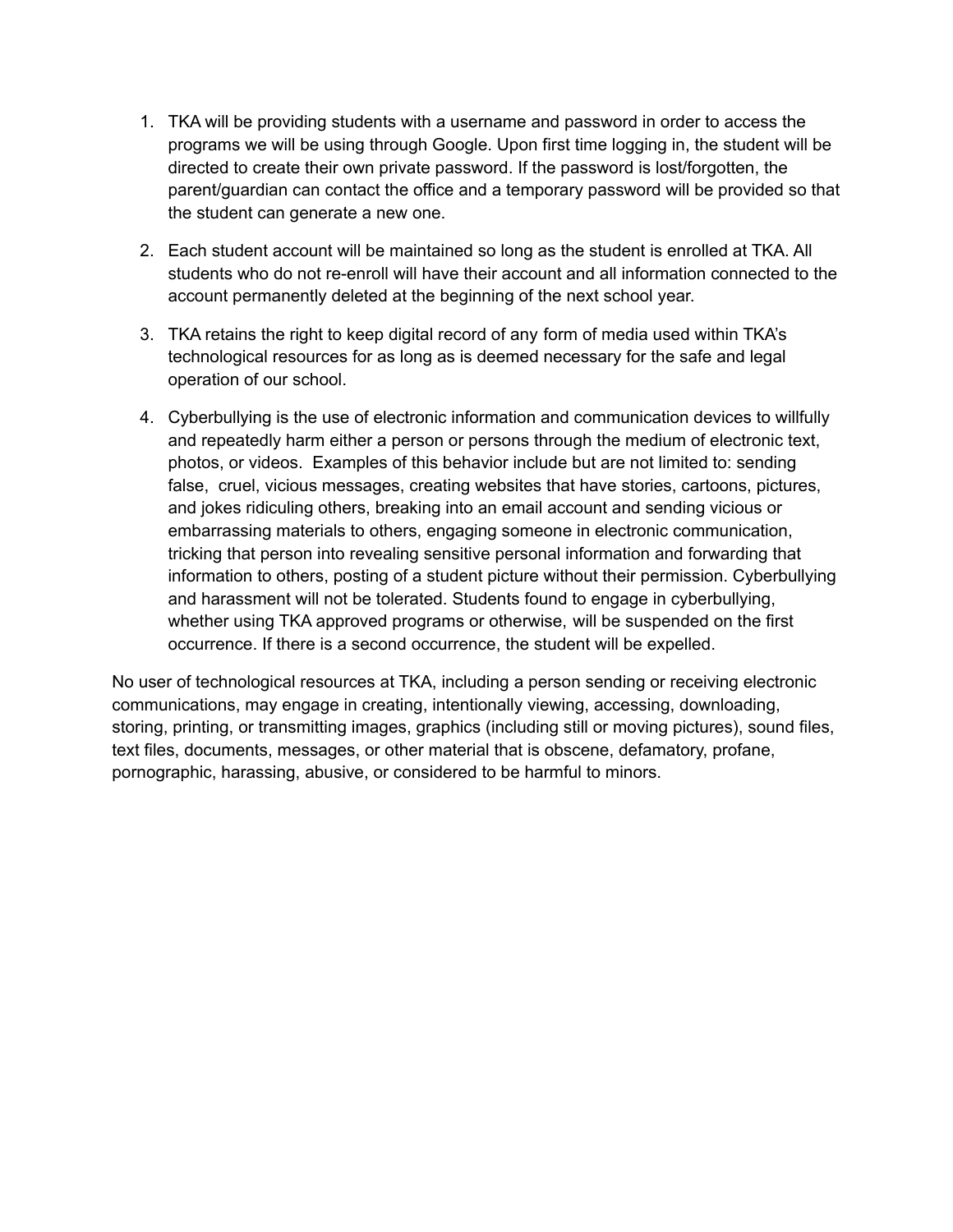# Dress Code

## <span id="page-15-1"></span><span id="page-15-0"></span>Kindergarten through 5th Grade Dress Code

## <span id="page-15-2"></span>Uniforms

Uniforms have been chosen as the only appropriate dress for school beginning in kindergarten. All students will wear tennis shoes or dress shoes and socks. No sandals or flip flops.

## <span id="page-15-3"></span>Cooler Weather

As the weather gets cooler, we will not let a child play outdoors if he/she is not dressed appropriately. If a sweater is worn in class, it must be navy or white or their purple King's Academy sweatshirt.

## <span id="page-15-4"></span>Boys

In warmer months, boys may wear navy or khaki shorts with navy, white or light blue cotton collared short sleeved shirts. In the cooler months, they will wear long navy or khaki pants, with white or blue oxford button down shirts, long sleeved collared shirts or turtlenecks in the above colors. No jeans. White oxford shirts should be worn on all Chapel days with navy blue sweaters or navy blue blazers and navy pants or other appropriate dress clothes . Ties are optional.

## <span id="page-15-5"></span>Girls

Navy or khaki jumpers, shorts/skirts (fingertip-length), skorts or pants are to be worn with light blue, white or navy blouses, or white knit shirts. Turtlenecks or any shirt worn under uniform shirts must be white, light blue or navy blue. Tights or leggings may be worn under their jumpers during colder weather. On Chapel days, girls are to wear blue jumpers and white blouses, or other appropriate dress clothes. No sweats or pajama pants. Scarves or bandanas on their head are not permitted during the school day. Make-up (including face painting) is not allowed except for nail polish.

## <span id="page-15-6"></span>Appearance

All students will maintain a neat appearance. Jewelry and hair style should not be a distraction to other students.

## <span id="page-15-7"></span>6th Through 8th Grade Dress Code

## <span id="page-15-8"></span>**General**

Appropriate, modest and respectful clothing is standard. Jeans, without holes and T-shirts are allowed. Final discretion is up to the Superintendent or Pastor of Families and Education.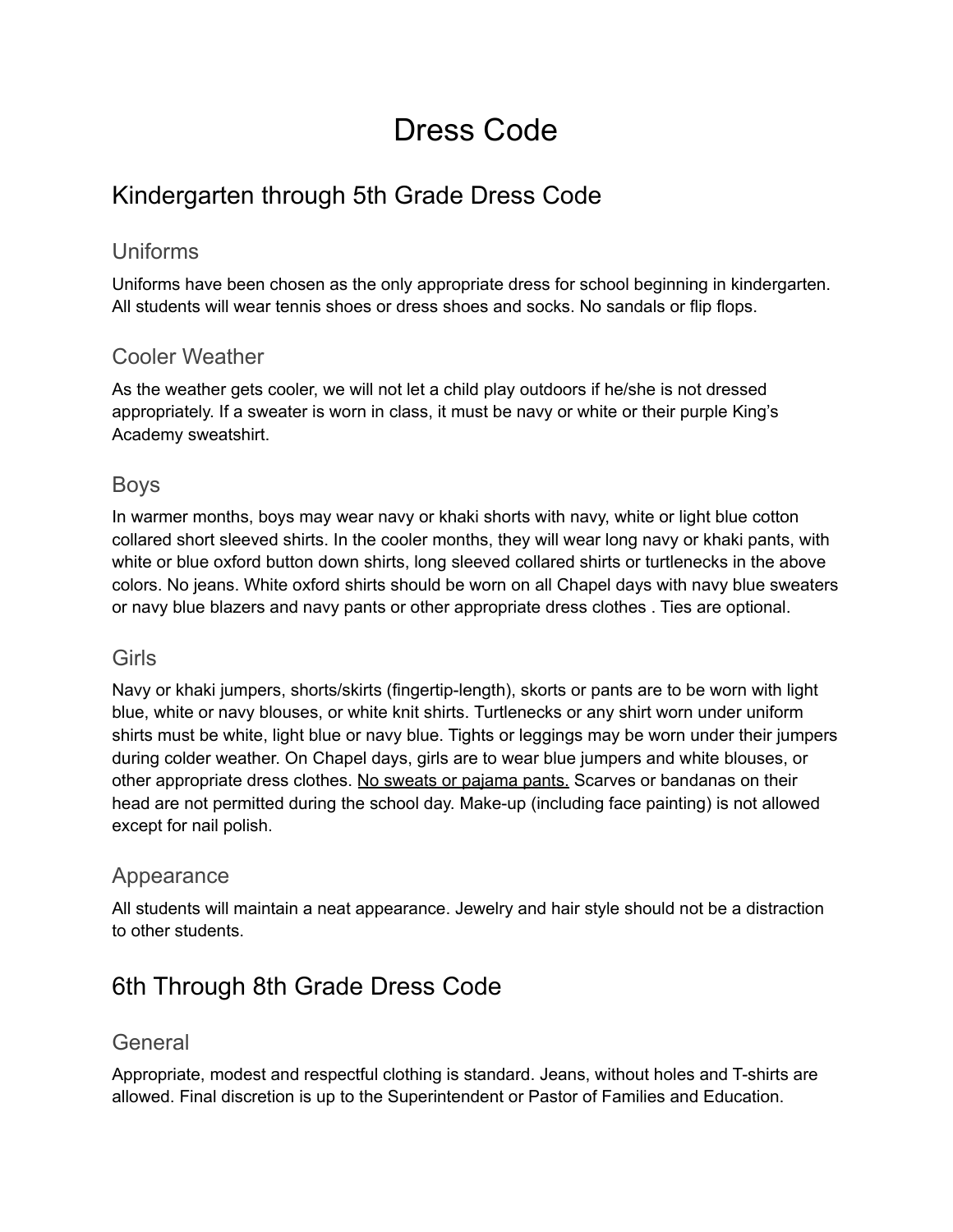Tank tops, yoga pants, and sweatpants are not allowed. Length of shorts, skirts and dresses must be just above knee or longer.

# <span id="page-16-0"></span>Special Dress Days

Special dress days, which are on the calendar, are non-uniform days provided for students to participate in the dress set for that day.

## <span id="page-16-1"></span>Uniform Exchange

When your child outgrows his/her uniform, you may bring them to your teacher if you wish to participate in the exchange. The teacher holds them until the end of the school year. On Back to School Day, the parents will go and take any uniforms their child would be able to use. There is no charge and it is a nice way to pass uniforms on to the new students.